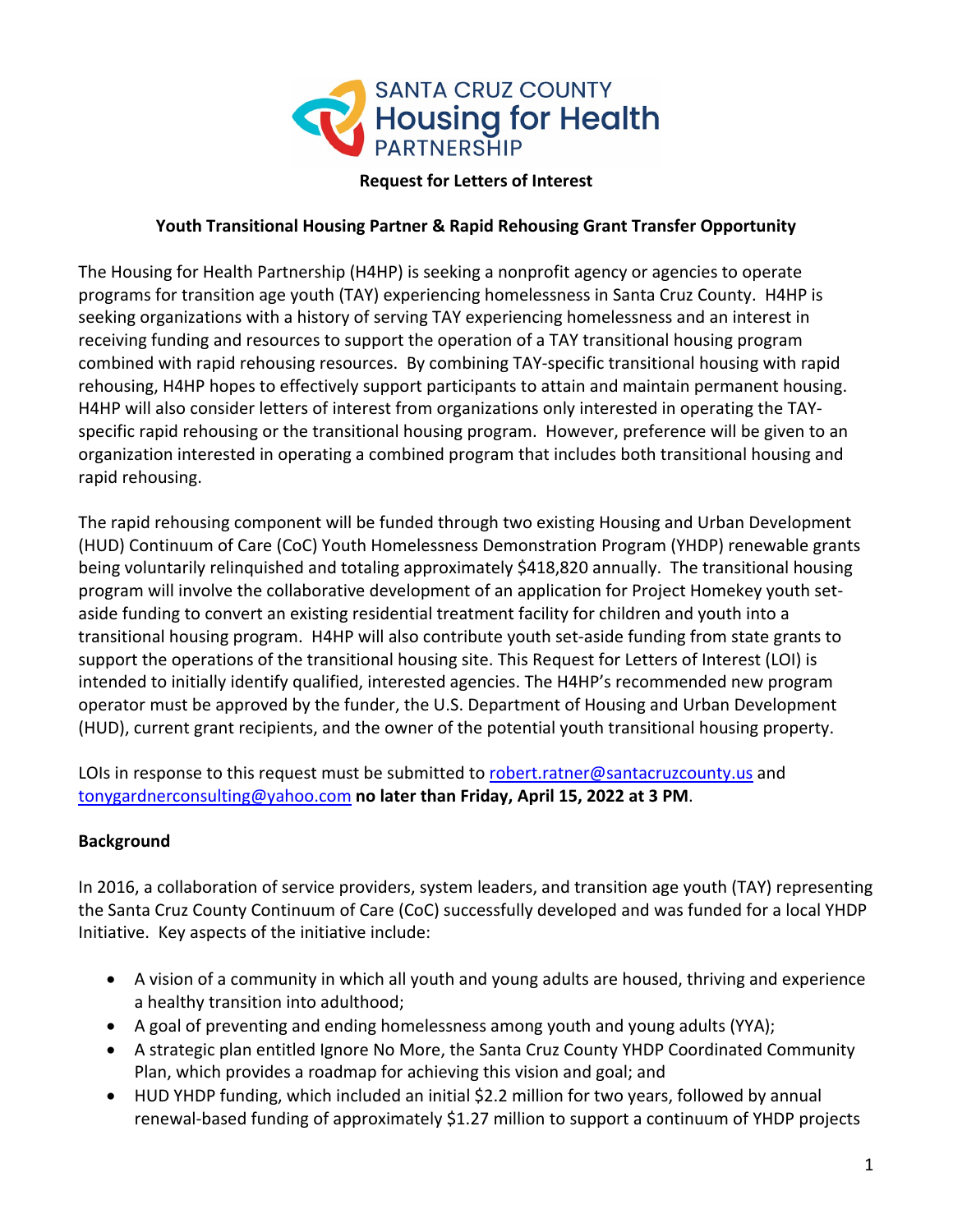including shared housing, rapid rehousing (RRH), permanent supportive housing (PSH), a drop-in center, integrated supportive services, and a youth coordinated entry system (CES).

The H4HP is seeking increased program efficiency and effectiveness in permanently housing TAY by consolidating smaller grants and securing property for youth transitional housing. Mainstream resources from the Housing Authority of Santa Cruz will help support the transition of a HUD permanent supportive housing grant to rapid rehousing.

### **Resources Available**

### Youth Transitional Housing Property Opportunity:

The County of Santa Cruz has identified a potential location and real estate partner to help establish an 8-10 room transitional housing program for TAY with an estimated 16-20 bed capacity at 2716 Freedom Blvd. in unincorporated Santa Cruz County. The County and property owner are committed to securing the one-time and ongoing funding necessary to transform this location into a TAY-specific transitional housing site. The supportive service partner selected to manage the available rapid rehousing grants will have the chance to help design the proposed new transitional housing program.

### Rapid Re-Housing Program:

The TAY Rapid Rehousing program will be funded with approximately \$4[1](#page-1-0)8,829<sup>1</sup> in annually renewable funding for from two existing YHDP project grants being voluntarily relinquished by their current grant recipients:

- 1. Housing Matters, Youth RRH: Housing Matters is voluntarily relinquishing its Youth RRH project funding. The current grant is \$226,067 and the grant year is from January 1, 2022 – December 31, 2022. Housing Matters recently submitted a renewal application for \$226,067 for the grant year from January 1, 2023 to December 31, 2023. The project targets young adults (18-24) without dependent children referred through the H4HP coordinated entry process. The amount available from the 2022 grant to be transferred to the selected new program operator will depend on Housing Matters program spending prior to the transfer and plans for meeting the needs of youth currently enrolled in the program. The entire 2023 grant will be available to the new recipient.
- 2. Santa Cruz County Housing Authority, New Roots PSH/RRH: The Housing Authority of the County of Santa Cruz (Housing Authority) is voluntarily relinquishing its New Roots Permanent Supportive Housing (PSH)/RRH project funding. The current grant is a PSH project for \$192,753 and the grant year is from January 1, 2022 – December 31, 2022. The Housing Authority recently submitted a YHDP replacement project request to replace the PSH renewal grant with a new RRH grant for \$192,753 for one year to begin once the HUD contract process is complete. The new project targets young adults (18-24) with or without dependent children. The Housing Authority is interested in transferring the grant as soon as possible pending selection of a new grant recipient and approval from HUD.

<span id="page-1-0"></span><sup>&</sup>lt;sup>1</sup> The actual amount available may change based upon HUD budget modifications in line with changes to area fair market rates (FMRs) for rental units.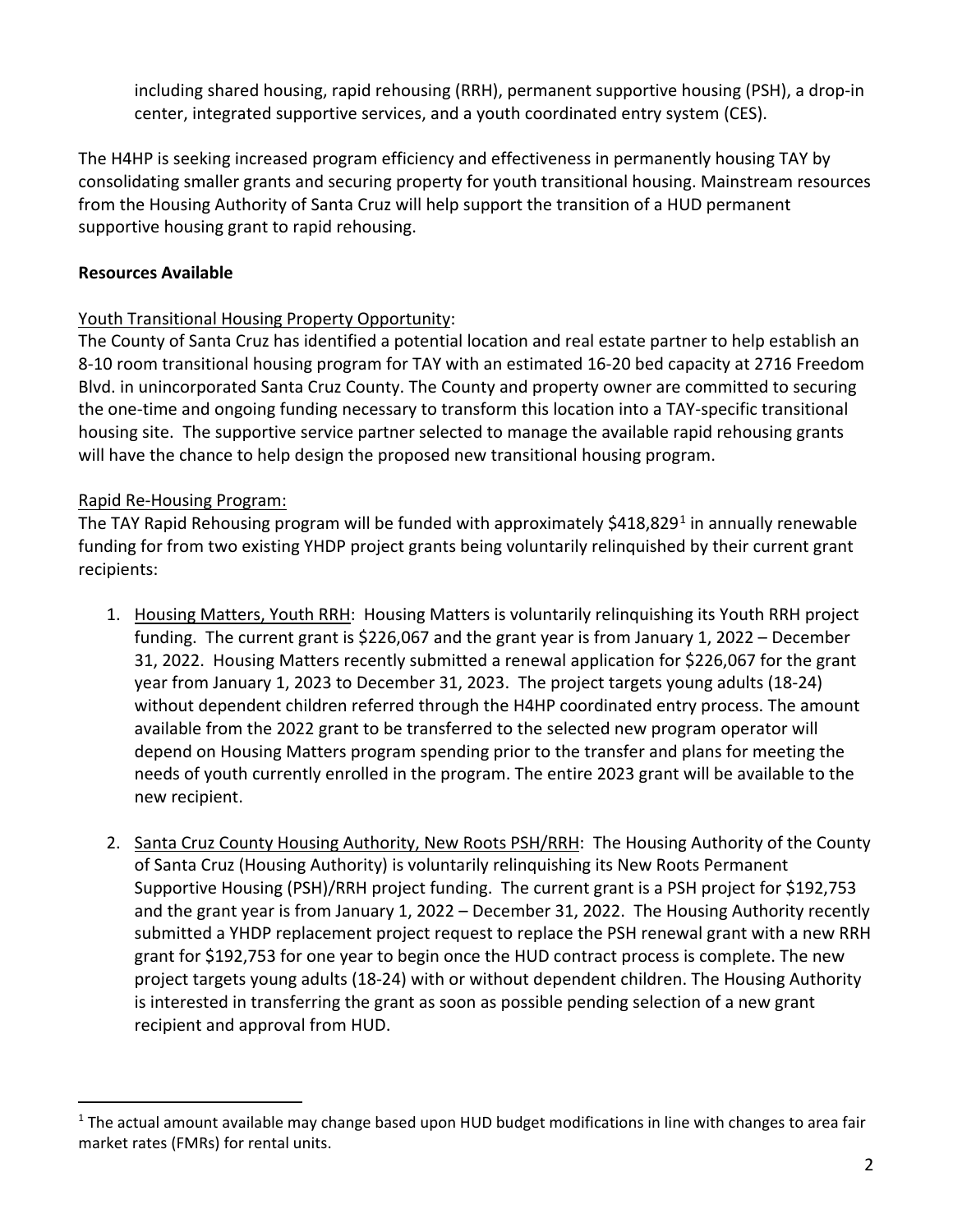H4HP will support the merging of the above HUD grants into a single grant according to HUD guidance on the timing and process for grant consolidations.

H4HP has initiated an inquiry with HUD to clarify the process and steps for each grant transfer.

Attached please find a more detailed summary of each of the RRH projects.

### **LOI Anticipated Timeline**

- March 25, 2022 Deadline for optional brief email indicating intent to submit an LOI.
- April 15, 2022 Deadline to submit an LOI.
- April May 2022 Recipient selection process.
- April May 2022 Preparation of Project Homekey transitional housing application.
- June 8, 2022 Latest date for selection of new recipient.
- June July 2022 Transfer of grants to new program operator.
- July 2022 New program operator starts services utilizing the remainder of available grant funds.
- Fall Winter 2022 New program operator applies to renew and consolidate the grants in the 2022 HUD CoC competition.
- Spring 2023 Projected opening of new transitional housing program site.

#### **New Program Operator Eligibility**

Eligible program operators must be a:

- Nonprofit organization;
- State or local government (including instrumentalities of state or local government); or
- Public housing agency.

# **New Program Operator Expectations**

The new Program Operator must:

- Be in good standing with HUD (if a current or prior HUD recipient or sub-recipient);
- Be willing to enter into grant transfer agreements with both current funding recipients and directly assume the responsibilities of both HUD grant agreements;
- Coordinate with the current grant recipients, H4HP, and HUD to plan and carryout the grant transfers;
- Participate as a full member in all local YHDP initiative activities;
- Participate as a H4HP member agency;
- Participate in the Coordinated Entry System (CES) and fill all units associated with the grants through the Youth CES process;
- Participate in the Santa Cruz County Homeless Management Information System (HMIS) by entering client data into the system in accordance with local HMIS policies and procedures;
- Use Housing First principles and other appropriate best practices for serving TAY experiencing homelessness;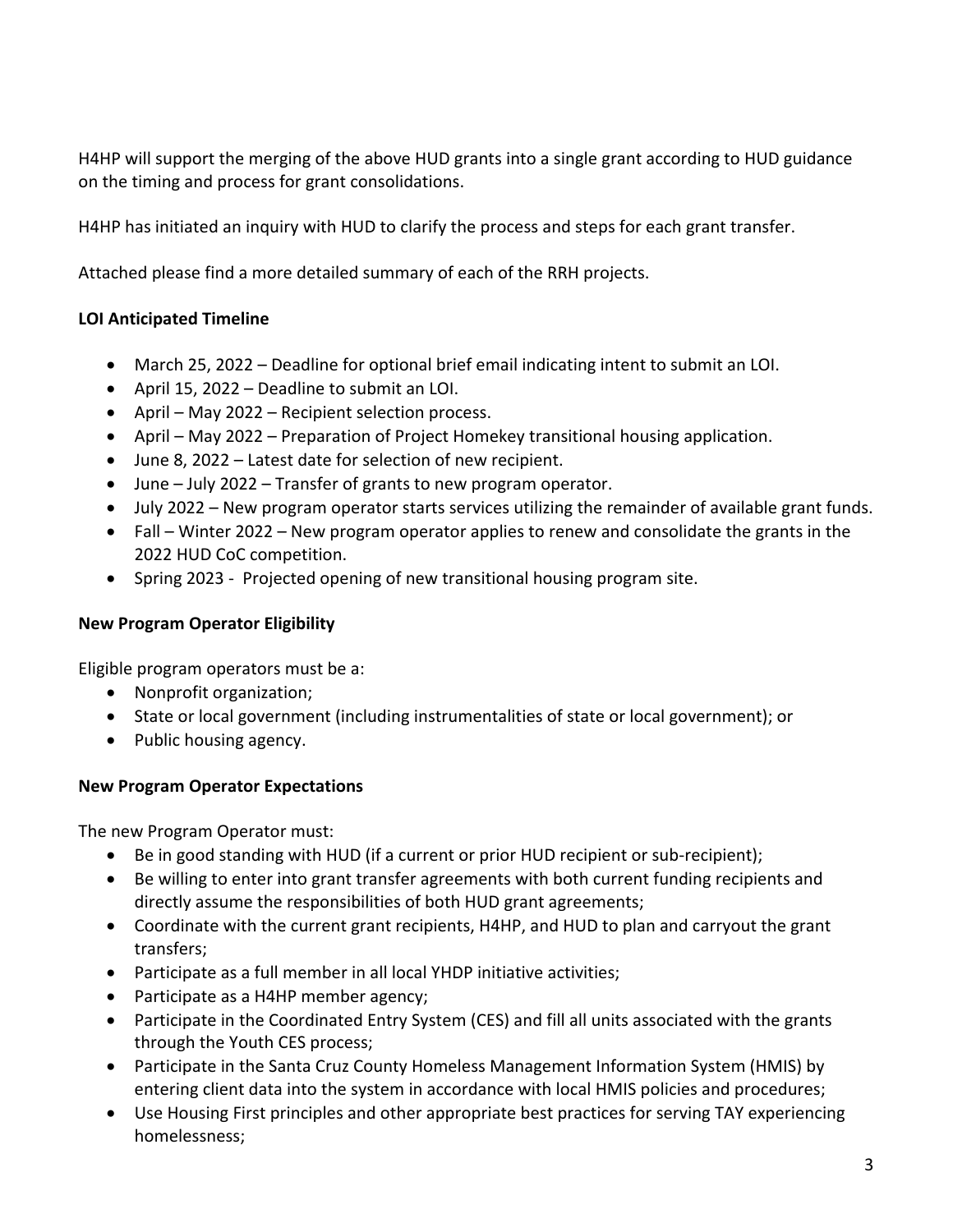- Meet HUD 25% cash and/or in-kind match requirements;
- Submit the HUD Annual Progress Report (APR) via the Sage reporting portal no later than 90 days after the end of the grant year;

### **Selection Factors**

Agencies exhibiting the following characteristics will be more likely to be selected as a program operator for these grants and the transitional housing program:

- History of success in serving TAY experiencing homelessness or a similar transition age youth (TAY) population;
- Prior experience and success in implementing a RRH or similar housing program to help participants achieve positive housing outcomes and stability;
- Prior experience operating temporary housing or residential programs for TAY experiencing homelessness;
- Prior experience implementing HUD CoC and/or YHDP projects;
- Demonstrated capacity to effectively manage federal funding awards;
- Willingness to be the lead operator of a new youth transitional housing program;
- Track record of leveraging mainstream resources to benefit participants;
- Existing partnerships and collaborations with local CoC and YHDP providers and mainstream resources for TAY;
- Active participation on the H4HP and local YHDP initiative, and demonstrated commitment to collaborative problem solving;
- Demonstrated use of Housing First and other youth-related best practice service approaches; and
- Commitment to actively involving youth participants in program philosophy and design issues.

# **Letter of Interest Requirements**

Interested agencies should send a brief email indicating the intent to apply to [Robert.ratner@santacruzcounty.us](mailto:Robert.ratner@santacruzcounty.us) and [tonygardnerconsulting@yahoo.com](mailto:tonygardnerconsulting@yahoo.com) **by Friday, March 25, 2022 at 3 PM**. While this is not mandatory, it will help H4HP staff prepare for submission review and will facilitate staff's ability to provide applicant support.

Interested agencies must submit a formal LOI to [robert.ratner@santacruzcounty.us](mailto:robert.ratner@santacruzcounty.us) and [tonygardnerconsulting@yahoo.com](mailto:tonygardnerconsulting@yahoo.com) **no later than Friday, April 15, 2022 at 3 PM**.

The letter of interest should:

- Be on letterhead;
- Be signed by an authorized person;
- Identify the point of contact with phone number and email address;
- Not exceed 4 typed pages with 1-inch margins and no less than 11-point font;
- Confirm the agency will meet all the above New Program Operator Expectations; and
- Address how the agency meets the above Competitive Characteristics.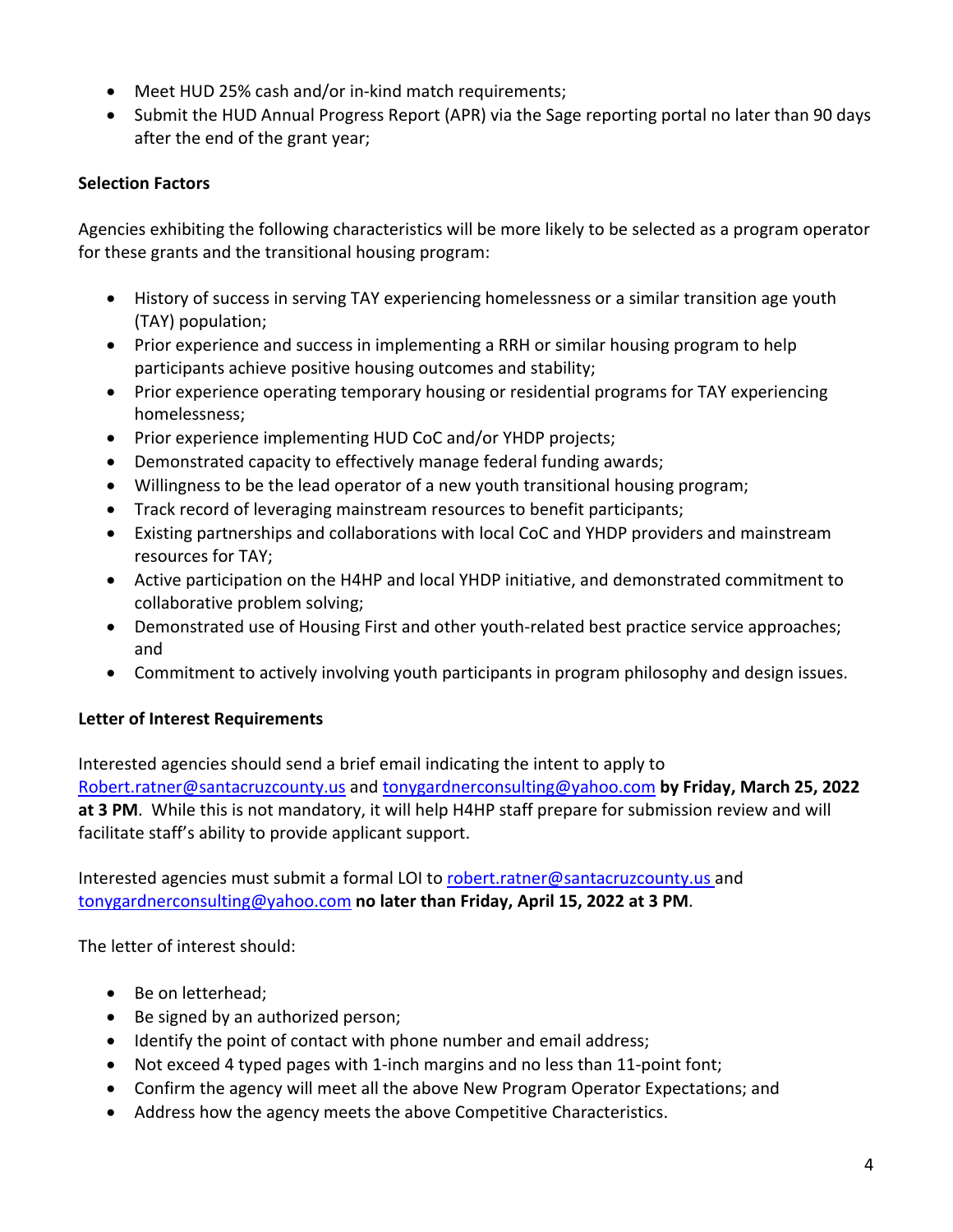### **Additional Information**

If you have questions or need any further information, please contact Robert Ratner at [Robert.ratner@santacruzcounty.us](mailto:Robert.ratner@santacruzcounty.us) or (831) 454-4925.

Attachment - Summary of Projects to Be Transferred